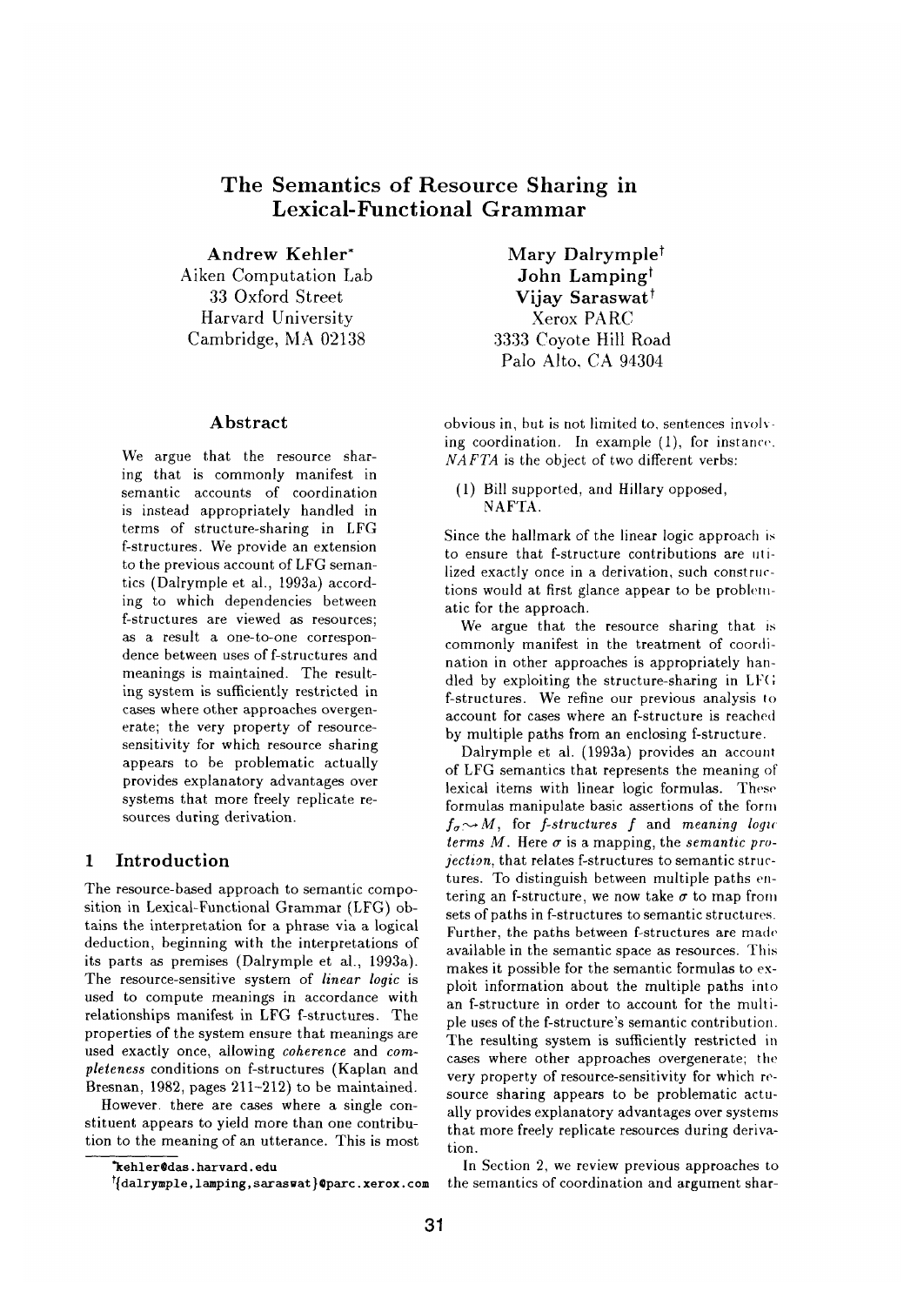ing. and make note of some of their drawbacks. We describe the revised semantic framework in Section 3. and work through several examples of non-constituent coordination (specifically, rightnode raising) in Section 4. We discuss examples involving intensional verbs in Section 5.

# **2** Previous Work

#### **2.1 Combinatory Categorial Grammar**

Steedman (1985; 1989; 1990), working in the framework of Combinatory Categorial Grammar (CCG), presents what is probably the most adequate analysis of non-constituent coordination to date. As noted by Steedman and discussed by Oehrle (1990), the addition of the rule of function composition to the inventory of syntactic rules in Categorial Grammar enables the formation of constituents with right-peripheral gaps, providing a basis for a clean treatment of cases of right node raising as exemplified by sentence (1). Such examples are handled by a coordination schema which allows like categories to be conjoined, shown in (2).

(2) Coordination: X CONJ  $X \Rightarrow X$ 

This schema gives rise to various actual rules whose semantics depends on the number of arguments that the shared material takes. For the cases of RNR considered here, the rule has the form shown in (3).

(3) (coordination)

 $X/Y:$ F CONJ:&  $X/Y:$ G  $\Rightarrow$   $X/Y:$  $\lambda x.(Fx\&Gx)$ 

The contraction from  $\lambda x.Fx$  and  $\lambda x.Gx$  to  $\lambda x.(Fx\&Gx)$  in this rule allows for the single argument to be utilized twice.

As noted by Hudson (1976), however, not all examples of RNR involve coordinate structures:

(4) Citizens who support, paraded against politicians who oppose, two trade bills.

Obviously, such cases fall outside of the purview of the coordination schema. An analysis for this sentence is available in the CCG framework by the addition of the *xsubstitute* combinator (Steedman, p.c.), as defined in Steedman (1987).

(5) (*xsubstitute*)  
Y/Z:G (X\Y)/Z:F 
$$
\Rightarrow
$$
 X/Z:  $\lambda x.(Fx(Gx))$ 

The use of this combinator assimilates cases of noncoordinate RNR to cases involving parasitic gaps.

While this approach has some drawbacks,<sup>1</sup> we do not offer a competing analysis of the syntax of sentences like (4) here. Rather, we seek an analysis of RNR (and of resource sharing in general) that is uniform in the semantics; such a treatment isn't available in CCG because of its tight integration between syntax and semantics.

#### 2.2 Partee and Rooth

Perhaps the most influential and widely-adopted semantic treatment of coordination is the approach of Partee and Rooth (1983). They propose a generalized conjunction scheme in which conjuncts of the same type can be combined. As is the case with Steedman's operators, contraction inherent in the schema allows for a single shared argument to be distributed as an argument of each conjunct. Type-lifting is allowed to produce like types when necessary; the combination of the coordination scheme and type-lifting can have the effect of 'copying' an argument of higher type, such as a quantifier in the case of coordinated intensional verbs. They propose a 'processing strategy' requiring that expressions are interpreted at the lowest possible type, with type-raising taking place only where necessary.

To illustrate. Partee and Rooth assume that extensional verbs such as *find* are entered in the lexicon with basic type  $\langle e, \langle e, t \rangle \rangle$ , whereas intensional verbs like *want,* which require a quantifier as an argument, have type  $\langle \langle \langle e, t \rangle, t \rangle, \langle e, t \rangle \rangle$  (ignoring intensionality). Two extensional verbs such as *find*  and *support* are coordinated at their basic types:

(6) find and support  $(\text{type } (e, \langle e, t \rangle))$ :  $\lambda y.\lambda x. [find(x, y) \land support(x, y)]$ 

Two intensional verbs such as *want* and *seek* are also coordinated at their basic (higher) types:

(7) *want and seek* (type  $\langle \langle (e,t), t \rangle, \langle e, t \rangle \rangle$ ):  $\lambda \mathcal{P}.\lambda x. [want(x, \mathcal{P}) \wedge seek(x, \mathcal{P})]$ 

The argument to this expression is a quantified NP. When an intensional and an extensional verb are coordinated, the extensional verb must be

(b) \*Politicians who oppose, paraded against, two trade bills.

<sup>&</sup>lt;sup>1</sup>We find two problems with the approach as it stands. First, the intuition that one gap is 'parasitic' upon the other in cases like (4) is not strong, whereas the CCG analysis suggests an asymmetry between the two gaps. Second, the combinator appears to cause overgeneration. While it allows sentence (4), it also allows sentence (b), where *two trade bills* is analyzed as the object of both verbs: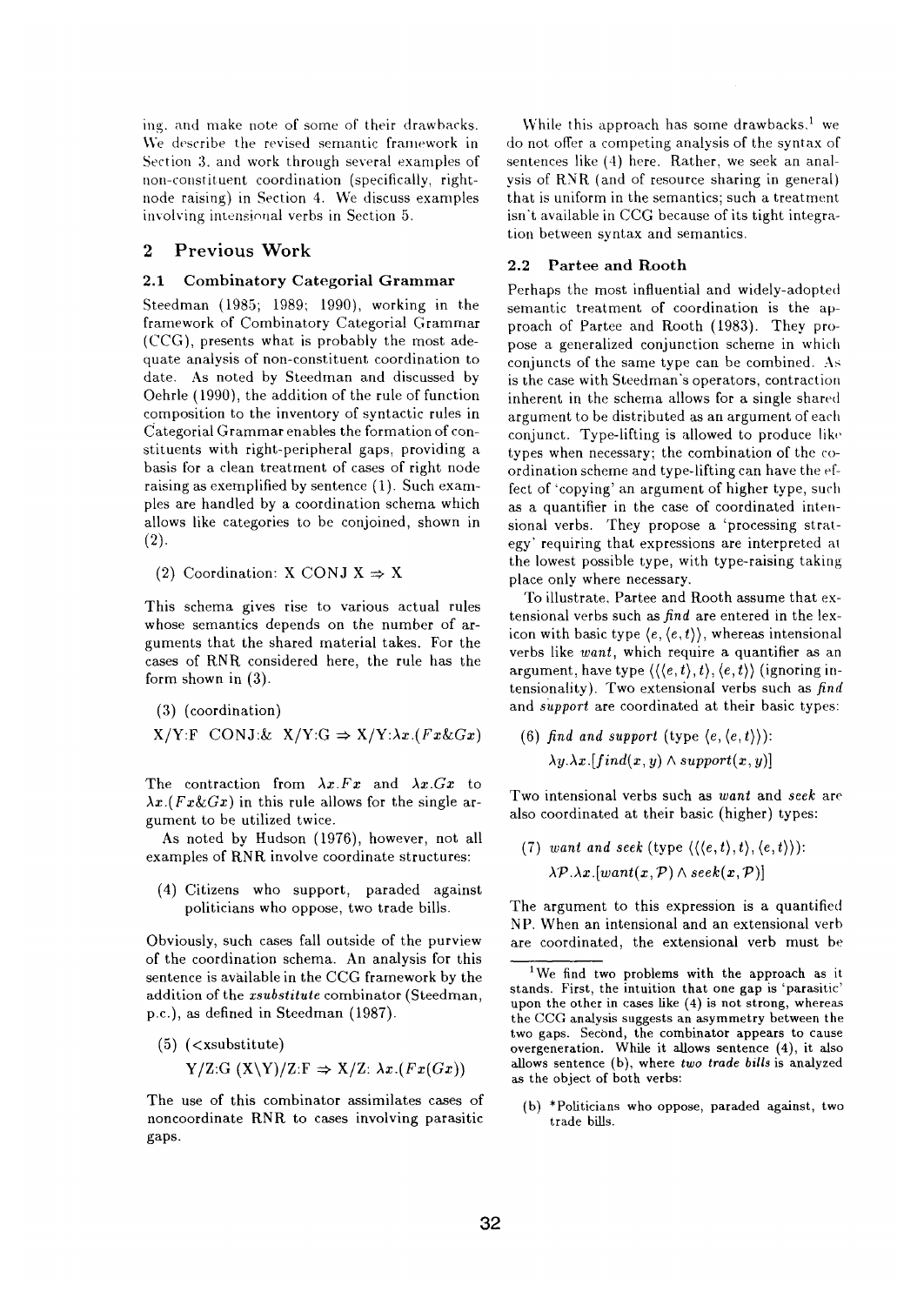type-raised to promote it to the type of the intensional verb:

(8) *want and find* (type  $\langle \langle e, t \rangle, t \rangle, \langle e, t \rangle$ ):  $\lambda \mathcal{P}.\lambda x. [want(x, \mathcal{P}) \wedge \mathcal{P}(\lambda y. find(x, y))]$ 

Again, this leads to the desired result. However, an unwelcome consequence of this approach, which appears to have gone unnoticed in the literature, arises in cases in which more than two verbs are conjoined. If an intensional verb is coordinated with more than one extensional verb, a copy of the quantifier will be distributed to each verb in the coordinate structure. For instance, in (9), two extensional verbs and an intensional verb are coordinated.

(9) *want, find, and support:* 

$$
\lambda \mathcal{P}.\lambda x. [\text{ want}(x, \mathcal{P}) \land \mathcal{P}(\lambda y. \text{find}(x, y)) \land \mathcal{P}(\lambda y. \text{support}(x, y)) ]
$$

Application of this expression to a quantifier results in two quantifiers being scoped separately over the extensional verbs. This is the wrong result; in a sentence such as *Hillary wanted, found, and supported two candidates,* the desired result is where *one* quantifier scopes over both extensional verbs (that is, Hillary found and supported the same two candidates), just as in the case where all the verbs are extensional. Further, there does not seem to be an obvious way to modify the Partee and Rooth proposal so as to produce the correct result, the problem being that the ability to copy quantifiers inherent in their schema is too unrestricted.

A second problem with the account is that, as with Steedman's coordination schema, Partee and Rooth's type-raising strategy only applies to coordinate structures. However, the need to type-raise extends to cases not involving coordination, as in sentence (10).

(10) Citizens who seek, paraded against politicians who have, a decent health insurance policy.

We will present an analysis that preserves the intuition underlying Partee and Rooth's processing strategy, but that predicts and generates the correct reading for cases such as (9). Furthermore, the account applies equally to examples not involving coordination, as is the case in sentence (10).

## **3 LFG** and Linear **Logic**

LFG assumes two syntactic levels of representation: constituent structure *(c-structure) 2* encodes phrasal dominance and precedence relations, and functional structure *(f-structure)* encodes syntactic predicate-argument structure. The f-structure for sentence  $(11)$  is given in  $(12)$ :

(11) Bill supported NAFTA.

(12) 
$$
f: \begin{bmatrix} \text{PRED} & \text{'SUPPORT'} \\ \text{SUBJ} & g: \begin{bmatrix} \text{PRED} & \text{'BLL'} \end{bmatrix} \\ \text{OBJ} & h: \begin{bmatrix} \text{PRED} & \text{'NLTA'} \end{bmatrix} \end{bmatrix}
$$

Lexical entries specify syntactic constraints on f-structures as well as semantic information:

(13) Bill NP († PRED) = 'BILL'  
\n
$$
\uparrow_{\sigma} \rightsquigarrow Bill
$$
  
\n $\text{supported } V$  († PRED) = 'SUPPORT'  
\n $\forall X, Y. \text{ } (\uparrow \text{SUBJ})_{\sigma} \rightsquigarrow X$   
\n $\otimes (\uparrow \text{OBJ})_{\sigma} \rightsquigarrow Y$   
\n $\neg \uparrow_{\sigma} \rightsquigarrow \text{supported}(X, Y)$   
\n $NAFTA \text{ NP } (\uparrow \text{PRED}) = \text{``NAFTA'} \uparrow \neg \text{Y} \rightsquigarrow \text{NAFTA}$ 

Semantic information is expressed in (1) a *meaning language* and (2) a language for assembling meanings, or *glue language.* The meaning language could be that of any appropriate logic: for present purposes, higher-order logic will suffice. Expressions of the meaning language (such as *Bill)* appear on the right side of the meaning relation  $\sim$ .

The glue language is the *tensor* fragment of *linear logic* (Girard, 1987). The semantic contribution of each lexical entry, which we will refer to as a *meaning constructor,* is a linear-logic formula consisting of instructions in the glue language for combining the meanings of the lexical entry's syntactic arguments to obtain the meaning of the f-structure headed by the entry. For instance, the meaning constructor for the verb *supported* is a glue language formula paraphrasable as: *"If* my SUBJ means X and  $(\otimes)$  my OBJ means Y, then  $(-\infty)$  my sentence means *supported* $(X, Y)$ ".

In the system described in Dalrymple et al. (1993a), the  $\rightarrow$  relation associates expressions in the meaning language with f-structures. As a result, each f-structure contributed a single meaning constructor as a resource to be used in a derivation. Because linear logic does not have any form of logical contraction (as is inherent in

<sup>&</sup>lt;sup>2</sup>For discussion of c-structure and its relation to f-structure, see, for example, Kaplan and Bresnan (1982).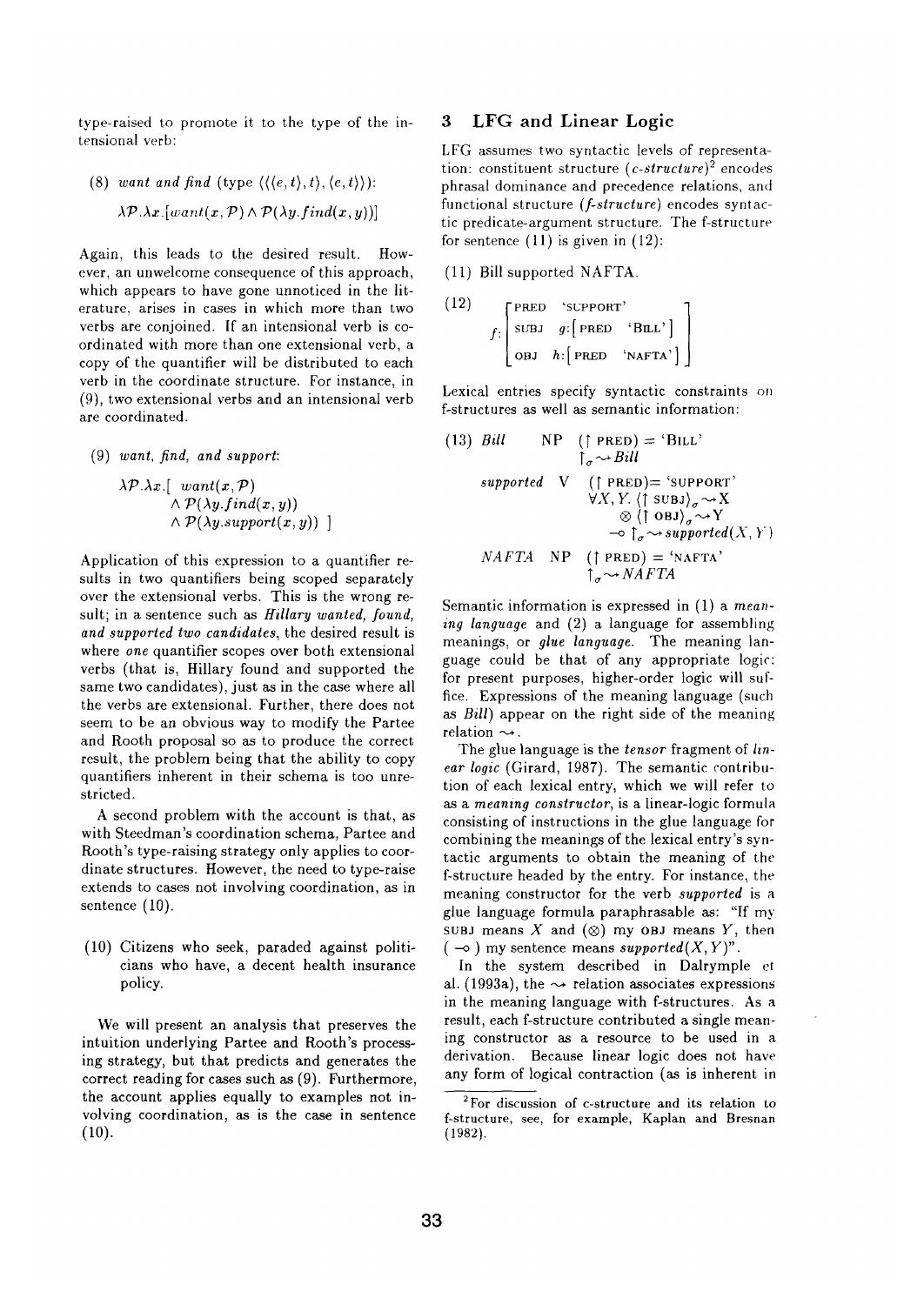the approaches discussed earlier), cases where resources are shared appear to be problematic in this framework. Intuitively. however, the need for the multiple use of an f-structure meaning results not from the appearance of a particular lexical item (e.g., a conjunction) or a particular syntactic construction (e.g., parasitic gap constructions), but instead results from multiple paths to it from within the f-structure that contains it, where structure sharing is motivated on syntactic grounds. We therefore revise the earlier framework to model what we will term *occurrences* of f-structures as resources explicitly in the logic.

F-structures can mathematically be regarded as (finite) functions from a set of attributes to a set of atomic values, semantic forms and (recursively) f-structures. We will identify an occurrence of an f-structure with a path (from the root) to that occurrence; sets of occurrences of an f-structure can therefore be identified with path sets in the f-structure. We take, then, the domain of the  $\sigma$  projection to be path sets in the root f-structure. Only those path sets S are considered which satisfy the property that the extensions of each path in  $S$  are identical. Therefore the f-structure reached by each of these paths is identical. Hence from a path set  $S$ , we can read off an f-structure  $S_f$ . In the examples discussed in Dalrymple et al. (1993a) there is a one-to-one correspondence between the set of path sets S and the set of f-structures  $S_f$  picked out by such path sets, so the two methods yield the same predictions for those cases.

Relations between path sets are represented explicitly as resources in the logic by *R-relations.*  R-relations are represented as three-place predicates of the form *R(F, P, G)* which indicate that (the path set) G appears at the end of a path  $P$ (of length 1) extending (the path set)  $F$ . That is, the f-structure  $G_f$  appears at the end of the singleton path  $P$  in the f-structure  $F_f$ . For example, the f-structure given in (12) results in two R-relations:

$$
\begin{array}{cc}\n(i) & R(f, \text{SUBJ}, g) \\
(ii) & R(f, \text{OBJ}, h)\n\end{array}
$$

Because  $f$  and  $g$  represent path sets entering an f-structure that they label, R-relation (i) indicates that the set of paths  $\langle f \text{ SUBJ} \rangle$  (which denotes the set of paths  $f$  concatenated with SUBJ) is a subset of the set of paths denoted by  $g$ . An axiom for interpretation provides the links between meanings of path sets related by R-relations.

**Axiom I:** 
$$
\begin{array}{ll} \textbf{(}\forall F, G, P, X, G_{\sigma} \rightarrow X \\ \textbf{=} & \mathbb{E}[R(F, P, G) \rightarrow \langle F \rangle_{\sigma} \rightarrow X) \end{array}
$$

According to this axiom, if a set of paths G has meaning *X.* then for each R-relation *R(F, P,G)*  that has been introduced, a resource  $\langle F \, P \rangle_a \!\sim\! X$ can be produced. The linear logic operator '!' allows the conclusion  $(R(F, P, G) \rightarrow \langle F \ P \rangle_{\sigma} \rightarrow X)$ to be used as many times as necessary: once for each R-relation  $R(F, P, G)$  introduced by the f-structure.

We show how a deduction can be performed to derive a meaning for example (11) using the meaning constructors in (13), R-relations (i) and (ii). and Axiom I. Instantiating the lexical entries for *Bill, NAFTA,* and *supported* according to the labels on the f-structure in (12), we obtain the following premises:

\n**bill:**\n
$$
g_{\sigma} \rightarrow \text{Bill}
$$
\n

\n\n**NAFTA:**\n
$$
h_{\sigma} \sim \text{NAFTA}
$$
\n

\n\n**supported:**\n
$$
\forall X, Y. \langle f \text{ SUBJ} \rangle_{\sigma} \sim X
$$
\n
$$
\otimes \langle f \text{ OBJ} \rangle_{\sigma} \sim Y
$$
\n
$$
\rightarrow f_{\sigma} \sim \text{supported}(X, Y)
$$
\n

First, combining Axiom I with the contribution for *Bill* yields:

(14) 
$$
\forall F, P, R(F, P, g) \rightarrow \langle F \rangle_{\sigma} \rightarrow \mathcal{B}ill
$$

This formula states that if a path set is R-related to the (path set corresponding to the) f-structure for *Bill,* then it receives *Bill* as its meaning. From R-relation (i) and formula (14), we derive (15). giving the meaning of the subject of  $f$ .

(15) 
$$
\langle f \text{ SUBJ} \rangle_{\sigma} \rightarrow \text{Bill}
$$

The meaning constructor for *supported* combines with (15) to derive the formula for bill-supported shown in (16).

(16) 
$$
\forall Y
$$
.  $\langle f \text{OBJ} \rangle_{\sigma} \sim Y$   
\n $\sim f_{\sigma} \sim \text{supported}(Bill, Y)$ 

Similarly, using the meaning of *NAFTA, R*relation (ii), and Axiom I, we can derive the meaning shown in (17):

 $(17)$   $(f \text{OBJ})_a \rightarrow NAFTA$ 

and combine it with (16) to derive (18):

(18)  $f_{\sigma} \rightarrow supported(Bill, NAFTA)$ 

At each step, universal instantiation and modus ponens are used. A second derivation is also possible, in which supported and NAFTA are combined first and the result is then combined with Bill.

The use of linear logic provides a flexible mechanism for deducing meanings of sentences based on their f-structure representations. Accounts of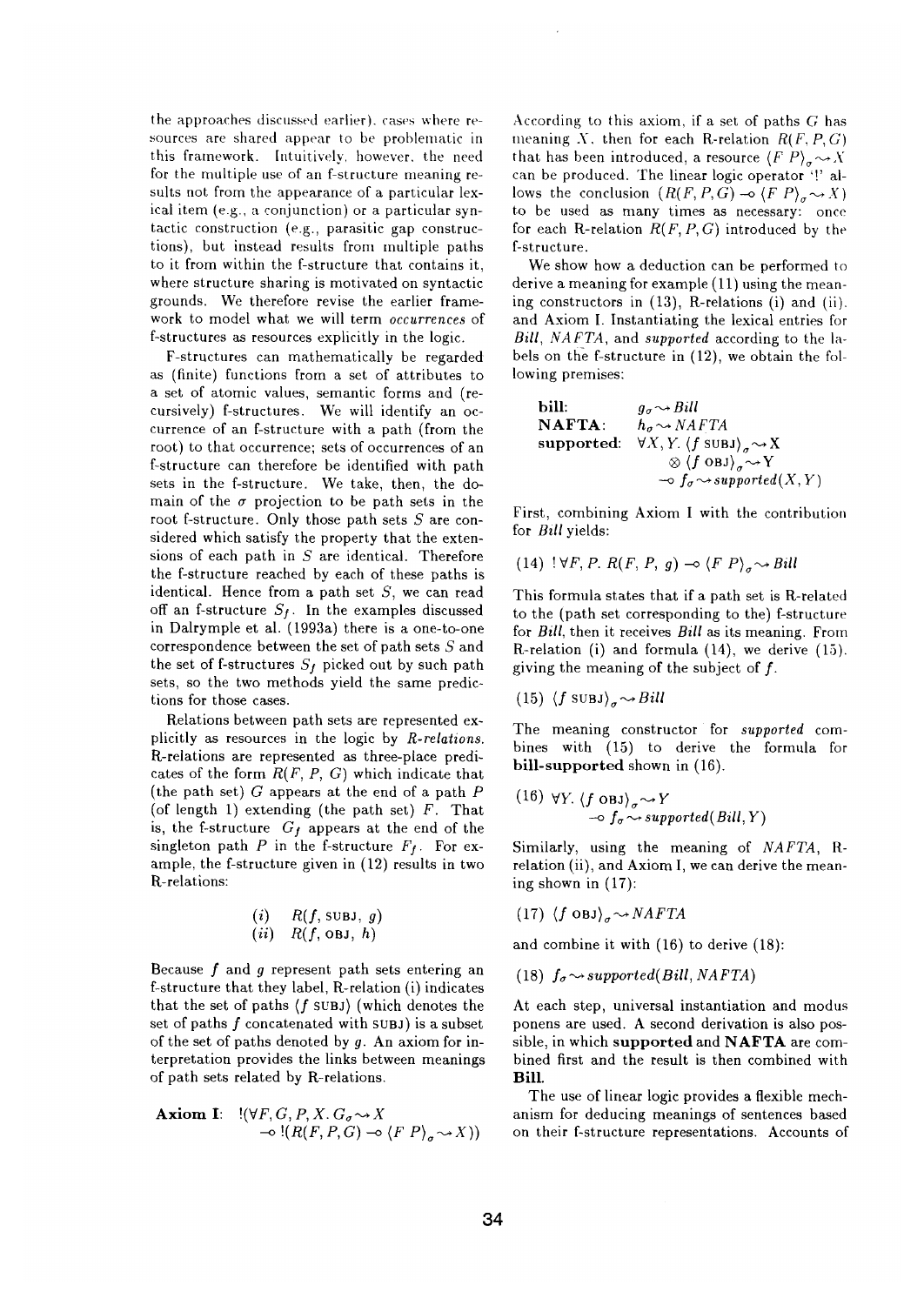various linguistic phenomena have been developed within the framework on which our extension is based, including quantifiers and anaphora (Dalrymple et al., 1994a), intensional verbs (Dalrympie et al., 1994b), and complex predicates (Dalrymple et al., !993b). The logic fits well with the 'resource-sensitivity' of natural language semantics: there is a one-to-one correspondence between f-structure relationships and meanings; the multiple use of resources arises from multiple paths to them in the f-structure. In the next section, we show how this system applies to several cases of right-node raising.

# **4 Examples**

## **4.1 RNR with Coordination**

First we consider the derivation of the basic case of right-node raising (RNR) illustrated in sentence  $(1)$ , repeated in  $(19)$ .

(19) Bill supported, and Hillary opposed, NAFTA.

The f-structure for example (19) is shown in (20).



The meaning constructors contributed by the lexical items are as follows:

\n**Bill:** 
$$
g_{\sigma} \rightarrow \text{Bill}
$$
  
\n**Hillary:**  $i_{\sigma} \rightarrow \text{Hillary}$   
\n**supported:**  $\forall X, Y, \langle f_1 \text{ SUBJ} \rangle_{\sigma} \sim X$   
\n $\otimes \langle f_1 \text{ OBJ} \rangle_{\sigma} \sim Y$   
\n $\rightarrow f_{1\sigma} \rightarrow \text{supported}(X, Y)$   
\n**opposed:**  $\forall X, Y, \langle f_2 \text{ SUBJ} \rangle_{\sigma} \sim X$   
\n $\otimes \langle f_2 \text{ OBJ} \rangle_{\sigma} \sim Y$   
\n $\rightarrow f_{2\sigma} \sim \text{opposed}(X, Y)$   
\nand:  $\forall X, Y, \langle f \text{ CONJ} \rangle_{\sigma} \sim X$   
\n $\otimes \langle f \text{ CONJ} \rangle_{\sigma} \sim Y$   
\n $\rightarrow f_{\sigma} \sim \text{and}(X, Y)$   
\nand2:  $\langle (\forall X, Y, \langle f \text{ CONJ} \rangle_{\sigma} \sim X$   
\n $\otimes f_{\sigma} \sim Y$   
\n $\rightarrow f_{\sigma} \sim \text{and}(X, Y)$   
\n**NAFTA:**  $h_{\sigma} \sim \text{NAFTA}$ \n

Here, we treat *and* as a binary relation. This suffices for this example, but in general we will have to allow for cases where more than two constituents are conjoined. Therefore, a second

meaning constructor and2 is also contributed by the appearance of *and,* prefixed with the linear logic operator  $\mathcal{C}$ . so that it may be used as many times as necessary (and possibly not at all, as is the case in this example).

The R-relations resulting from the feature-value relationships manifest in the f-structure in (20) are: 3

| (i)   | $R(f, \text{conv}, f_1)$ |
|-------|--------------------------|
| (ii)  | $R(f, \text{CONJ}, f_2)$ |
| (iii) | $R(f_1, \text{SUBJ}, g)$ |
| (iv)  | $R(f_1,$ OBJ, h)         |
| (v)   | $R(f_2, \text{SUBJ}, i)$ |
| (vi)  | $R(f_2,$ OBJ, $h)$       |

There are several equivalent derivation orders: here we step through one.<sup>4</sup> Using the meanings for *Bill. supported, Hillary,* and *opposed,* R-relations (iii) and (v), and Axiom I, we can derive meanings for *Bill supported* and *Hillary opposed* in the fashion described in Section 3:

\n
$$
\text{bill-supported: } \forall Y. \left\langle f_1 \text{ oBJ} \right\rangle_{\sigma} \rightarrow Y
$$
\n

\n\n $\rightarrow f_{1\sigma} \rightarrow supported(Bill, Y)$ \n

\n\n hillary-opposed:  $\forall Z. \left\langle f_2 \text{ oBJ} \right\rangle_{\sigma} \rightarrow Z$ \n

\n\n $\rightarrow f_{2\sigma} \rightarrow opposed(Hillary, Z)$ \n

We combine the antecedents and consequents of the foregoing formulae to yield:

bill-supported  $\otimes$  hillary-opposed:  $\forall Y, Z.$   $\langle f_1 \text{ obj} \rangle_{\sigma} \rightsquigarrow Y \otimes \langle f_2 \text{ obj} \rangle_{\sigma} \rightsquigarrow Z$  $\multimap$   $f_{1\sigma} \leadsto supported(Bill, Y)$  $\otimes$  *f*<sub>2*a*</sub>  $\rightarrow$  *opposed*(*Hillary, Z*)

Consuming the meaning of *and* and R-relations (i) and (ii), and using Axiom I, we derive:

bill-suppor ted-and-hillary-opposedl:  $\forall Y, Z. \langle f_1 \text{~o} \text{~s} \text{~s} \rangle_\sigma \!\!\leadsto\! Y \otimes \langle f_2 \text{~o} \text{~s} \text{~s} \rangle_\sigma \!\!\leadsto\! Z$  $\multimap$   $f_{\sigma} \leadsto$  and(supported(Bill, Y), *opposed( Hillary, Z) )* 

Using Axiom I and R-relations (iv) and (vi), the following implication can be derived:

$$
\forall X. h_{\sigma} \sim X
$$
  
\n
$$
\neg \circ (f_1 \text{ obj})_{\sigma} \sim X \otimes (f_2 \text{ obj})_{\sigma} \sim X
$$

Using these last two formulae, by transitivity we obtain:

bill-supported-and-hillary-opposed2:  $\forall X. h_{\sigma} \rightarrow X$  $\rightarrow$   $f_{\sigma}$   $\rightsquigarrow$  and( supported( Bill, X), *opposed( ttillary, X) )* 

 $3$ We treat the CONJ features as unordered, as they are in the f-structure set.

 $<sup>4</sup>$ In the interest of space, we will skip some inter-</sup> mediate steps in the derivation.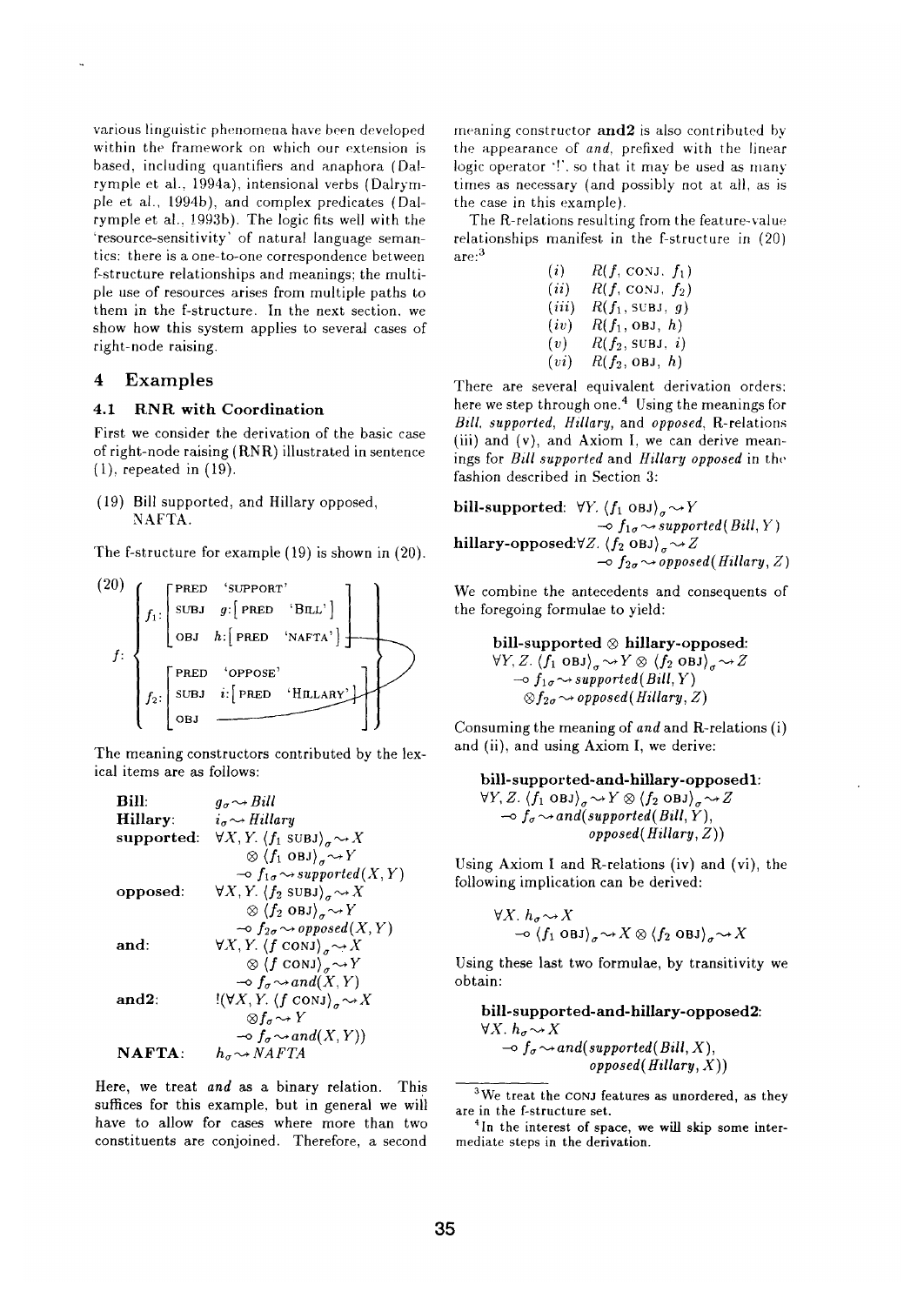Finally, consuming the contribution of *NAFTA*, by universal instantiation and modus ponens we obtain a meaning for the whole sentence:

$$
f_{\sigma} \sim and(sup ported(Bill, NAFTA),opposed(Hillary, NAFTA))
$$

At this stage, all accountable resources have been consumed, and the deduction is complete.

#### 4.2 RNR with Coordination and **Quantified** NPs

We now consider sentence (21), where a quantified NP is shared.

(21) Bill supported, and Hillary opposed, two trade bills.

Partee and Rooth (1983) observe, and we agree, that the quantifier in such cases only scopes once, resulting in the reading where Bill supported and Hillary opposed the same two bills.<sup>5</sup> Our analysis predicts this fact in the same way as Partee and Rooth's analysis does.

The meanings contributed by the lexical items and f-structure dependencies are the same as in the previous example, except for that of the object NP. Following Dalrymple et al. (1994a), the meaning derived using the contributions from an f-structure h for *two trade bills* is:

> **two-trade-bills:**   $\forall H, S.$   $(\forall x. h_{\sigma} \rightsquigarrow x \multimap H \rightsquigarrow S(x))$  $\rightarrow$  *H* $\rightsquigarrow$ *two*(*z*, *tradebill*(*z*), *S*(*z*))

The derivation is just as before, up until the final step, where we have derived the formula labeled bill-supported-and-hillary-opposed2. This formula matches the antecedent of the quantified NP meaning, so by universal instantiation and modus ponens we derive:

$$
f_{\sigma} \sim two(z, tradebill(z), and (supported (Bill, z),opposed (Hillary, z)))
$$

With this derivation, there is only one quantifier meaning which scopes over the meaning of the coordinated material. A result where the quantifier meaning appears twice, scoping over each conjunct separately, is not available with the rules we have given thus far; we return to this point in Section 5.

The analysis readily extends to cases of noncoordinate RNR such as example (4), repeated as example (22).

(22) Citizens who support, paraded against politicians who oppose, two trade bills.

In our analysis, the f-structure for *two trade bills*  is resource-shared as the object of the two verbs. just as it is in the coordinated case.

Space limitations preclude our going through the derivation; however, it is straightforward given the semantic contributions of the lexical items and R-relations. The fact that there is no coordination involved has no bearing on the result, since the semantics of resource-sharing is distinct from that of coordination in our analysis. As previously noted. this separation is not possible in *CCG* because of the tight integration between syntax and semantics. In LFG, the syntax/semantics interface is more loosely coupled, affording the flexibility to handle coordinated and non-coordinated cases of RNR uniformly in the semantics. This also allows for our semantics of coordination not to *re*quire schemas nor entities of polymorphic type: our meaning of *and* is type  $t \times t \rightarrow t$ .

# **5** Intensional Verbs

We now return to consider cases involving intensional verbs. The preferred reading for sentence (23), in which only one quantifier scopes over the two extensional predicates, is shown below:

(23) Hillary wanted, found, and supported two candidates.

*and(wanted( Hillary, ~)~Q.two( x, candidate(z),* ['Q](x))), *two(z, candidale( z ), and(found( Hillary,* z), *supported( Hillary, z ) ) ) )* 

The f-structure for example (23) is given in (24).



The meaning constructors for the lexical items are given in Figure 1. Recall that a second meaning

 $5$ We therefore disagree with Hendricks (1993), who claims that such sentences readily allow a reading involving four trade bills.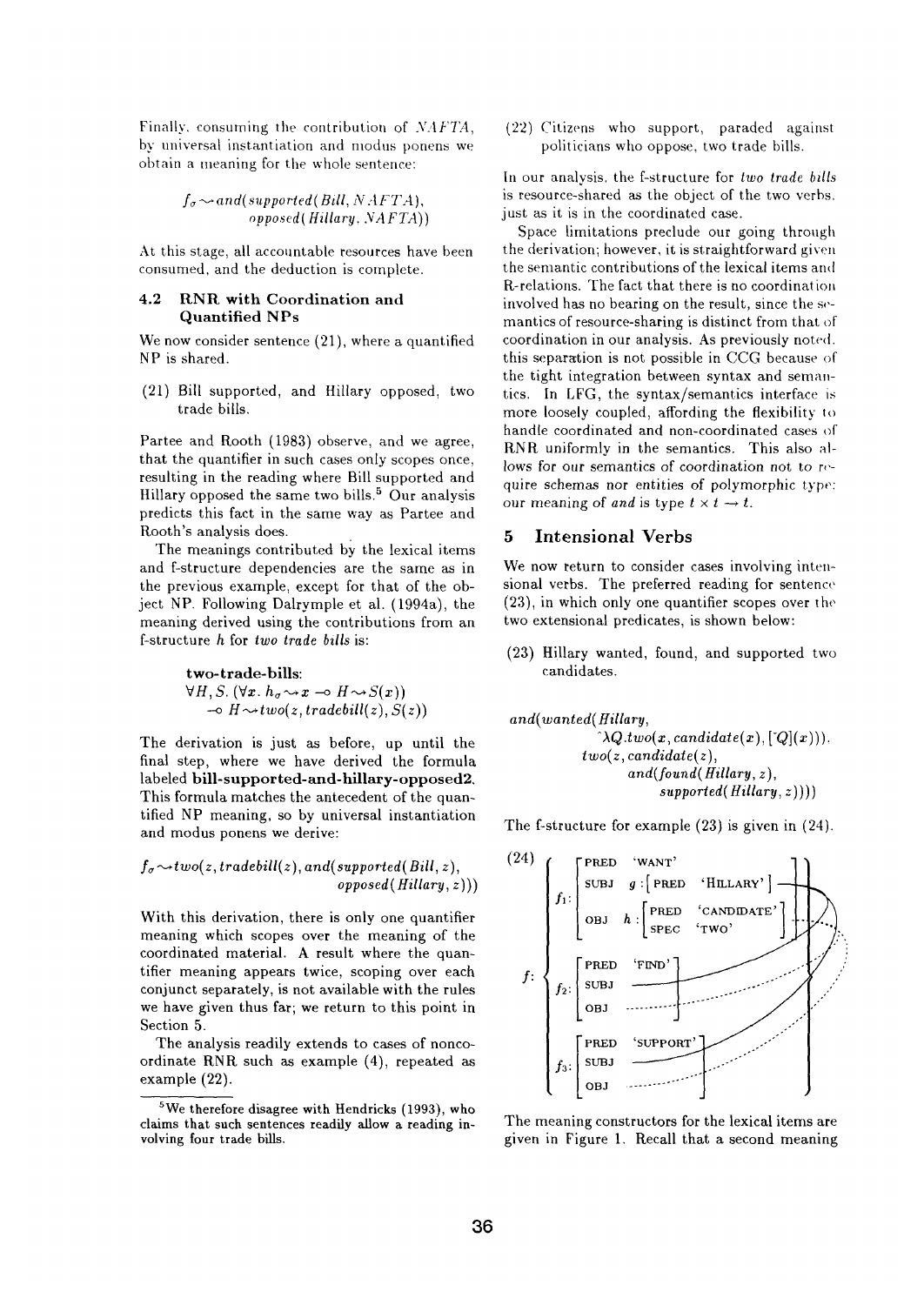| Hillary:   | $g_{\sigma} \rightarrow Hillaru$                                                                                                                                                                        |
|------------|---------------------------------------------------------------------------------------------------------------------------------------------------------------------------------------------------------|
| wanted:    | $\forall X, Y.$ $\langle f_1 \text{ SUBJ} \rangle_{\sigma} \sim X$                                                                                                                                      |
|            | $\mathcal{D}(\forall s, p. (\forall X. \langle f_1 \text{ SUBJ} \rangle_{\sigma} \rightsquigarrow X \multimap s \sim p(X)) \multimap s \rightsquigarrow Y([p]))$                                        |
|            | $\rightarrow$ $f_{1\sigma} \rightarrow$ wanted $(X, Y)$                                                                                                                                                 |
| found:     | $\forall X, Y.$ $\langle f_2 \text{ SUBJ} \rangle_{\sigma} \rightsquigarrow X \otimes \langle f_2 \text{ OBJ} \rangle_{\sigma} \rightsquigarrow Y \rightarrow f_{2\sigma} \rightsquigarrow found(X, Y)$ |
| supported: | $\forall X, Y.$ $\langle f_3 \text{ SUBJ} \rangle_{\sigma} \rightarrow X \otimes \langle f_3 \text{ OBJ} \rangle_{\sigma} \rightarrow Y \rightarrow f_{3\sigma} \rightarrow supported(X, Y)$            |
| and:       | $\forall X, Y.$ (f CONJ) <sub>a</sub> $\rightsquigarrow$ X $\otimes$ (f CONJ) <sub>a</sub> $\rightsquigarrow$ Y $\rightarrow$ 6 f <sub>o</sub> $\rightsquigarrow$ and(X, Y)                             |
| and 2:     | $\mathbb{I}(\forall X, Y, \langle f \text{ conj} \rangle_{\sigma} \rightsquigarrow X \otimes f_{\sigma} \rightsquigarrow Y \rightarrow f_{\sigma} \rightsquigarrow and (X, Y)).$                        |
|            | <b>two-candidates:</b> $\forall H, S$ . $(\forall x. h_{\sigma} \rightarrow X \rightarrow H \rightarrow S(x)) \rightarrow H \rightarrow two(z, candidate(z), S(z))$                                     |

Figure 1: Meaning constructors for sentence (23)

constructor and2 is introduced by *and* in order to handle cases where there are more than two conjuncts; this contribution will be used once in the derivation of the meaning for sentence (23). The following R-relations result from the f-structural relationships:

| (i)                 | $R(f, \text{CONJ}, f_1)$ |
|---------------------|--------------------------|
| (ii)                | $R(f, \text{CONJ}, f_2)$ |
| (iii)               | $R(f, \text{CONJ}, f_3)$ |
| (iv)                | $R(f_1, \text{SUBJ}, g)$ |
| (v)                 | $R(f_2, \text{SUBJ}, g)$ |
| (vi)                | $R(f_3, \text{SUBJ}, g)$ |
| (vii)               | $R(f_1,$ OBJ, $h)$       |
| (viii)              | $R(f_2,$ OBJ, $h)$       |
| $\left( ix\right) $ | $R(f_3,$ OBJ, h)         |

Following the analysis given in Dalrymple et al. (1994b), the lexical entry for *want* takes a quantified NP as an argument. This requires that the quantified NP meaning be duplicated, since otherwise no readings result. We provide a special rule for duplicating quantified NPs when necessary:

#### (25) QNP Duplication:

$$
\begin{array}{ll}\n\{\forall F, Q. & \forall H, S. \ (\forall x. \ F_{\sigma} \sim x \multimap H \sim S(x)) \\
& \to H \sim Q(S)\} \\
\multimap & \left[ \begin{array}{c} \forall H, S. \ (\forall x. \ F_{\sigma} \sim x \multimap H \sim S(x)) \\
\to G \end{array} \right] \\
\otimes \left[ \forall H, S. \ (\forall x. \ F_{\sigma} \sim x \multimap H \sim S(x))\n\end{array} \right] \\
\otimes \left[ \forall H, S. \ (\forall x. \ F_{\sigma} \sim x \multimap H \sim S(x))\n\end{array}
$$

In the interest of space, again we only show a few steps of the derivation. Combining the meanings for *Hillary, found, supported,* and *and,* Axiom I, and R-relations (ii), (iii),  $(v)$ ,  $(vi)$ ,  $(vii)$ , and  $(ix)$ , we can derive:

$$
h_{\sigma} \rightarrow x \rightarrow f_{\sigma} \rightarrow and (found(Hillary, x),supported(Hillary, x)))
$$

We duplicate the meaning of *two candidates* using QNP Duplication, and combine one copy with the foregoing formula to yield:

$$
f_{\sigma} \sim two(z, candidate(z),\\ and (found (Hillary, z),\\ supported (Hillary, z)))
$$

We then combine the other meaning of *two candidates* with the meanings of *Hillary* and *wanted.*  and using Axiom I and R-relations (i), (iv), and (vii) we obtain:

$$
(f\,\text{CONJ})_{\sigma} \sim
$$
  
wanted(Hillary,  
 $\lambda Q.two(z, candidate(z), [\mathbf{Q}](z)))$ 

Finally, using *and2* with the two foregoing formulae, we deduce the desired result:

$$
f_{\sigma} \sim and(wanted(Hillary, \\ \hat{\lambda}Q.two(x, candidate(x), [\hat{\lambda}Q](x))), \\ two(z, candidate(z), \\ and (found(Hillary, z), \\ supported(Hillary, z)))
$$

We can now specify a Partee and Rooth style processing strategy, which is to prefer readings which require the least use of QNP duplication. This strategy predicts the readings generated for the examples in Section 4. It also predicts the desired reading for sentence (23), since that reading requires two quantifiers. While the reading generated by Partee and Rooth is derivable, it requires three quantifiers and thus uses QNP duplication twice, which is less preferred than the reading requiring two quantifiers which uses QNP duplication once. Also, it allows some flexibility in cases where pragmatics strongly suggests that quantifiers are copied and distributed for multiple extensional verbs; unlike the Partee and Rooth account, this would apply equally to the case where there are also intensional verbs and the case where there are not. Finally, our account readily applies to cases of intensional verbs without coordination as in example (10), since it applies more generally to cases of resource sharing.